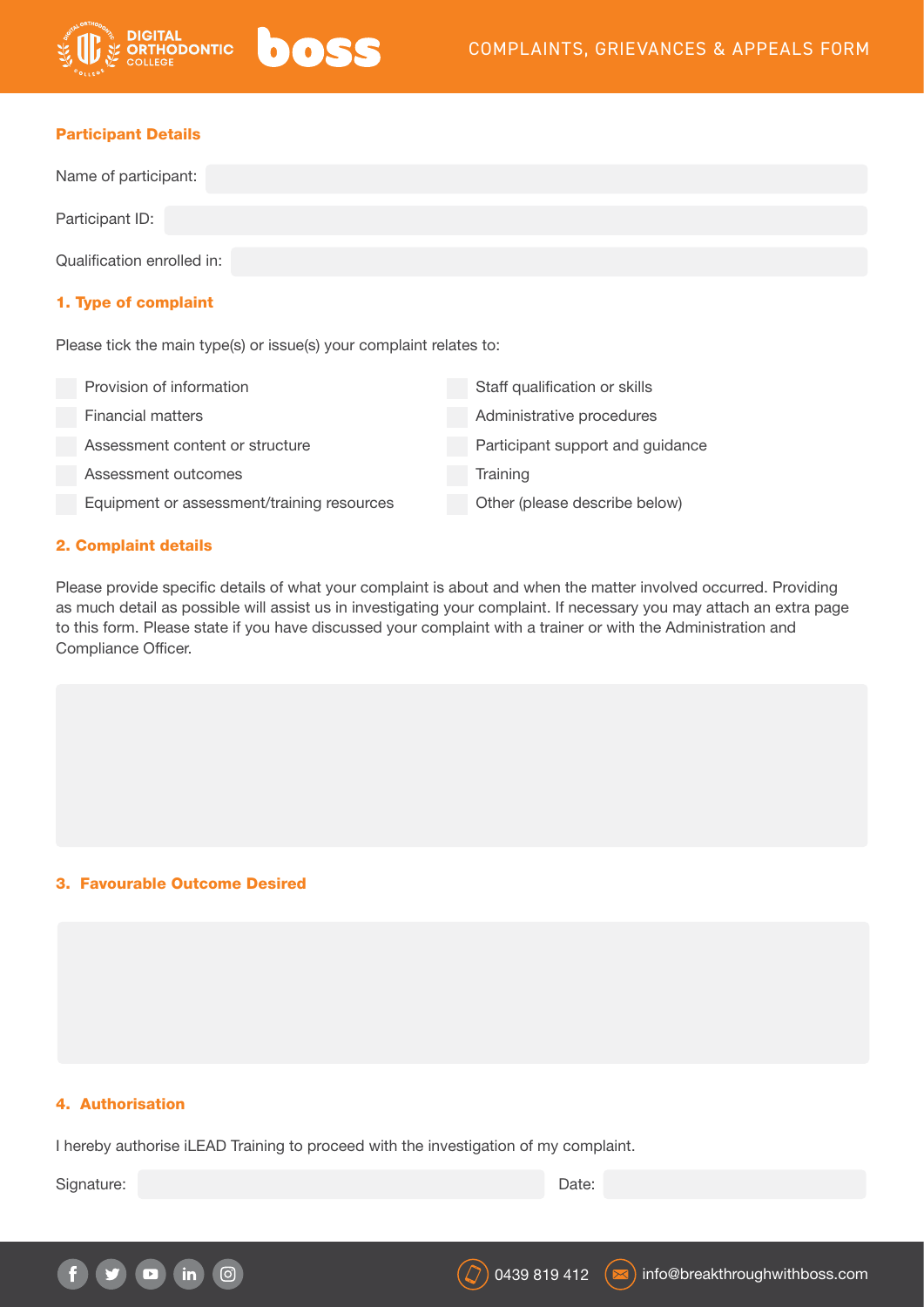

|  | 5. Complaint Action (Office Use Only) |  |  |
|--|---------------------------------------|--|--|
|  |                                       |  |  |

| Complaint received by:                       | Date: |  |  |  |
|----------------------------------------------|-------|--|--|--|
| Complaint Addressed by:                      |       |  |  |  |
| Meeting Date and Attendees (If applicable) : |       |  |  |  |

Date that the letter detailing complaint outcome was sent:

Date counselling session detailing outcome :

General Manager:

Comments:

## 6. Complaint Outcome/Appeal

a) Details of the outcome of the complaint:

b) Reasoning for the outcomes of the complaint